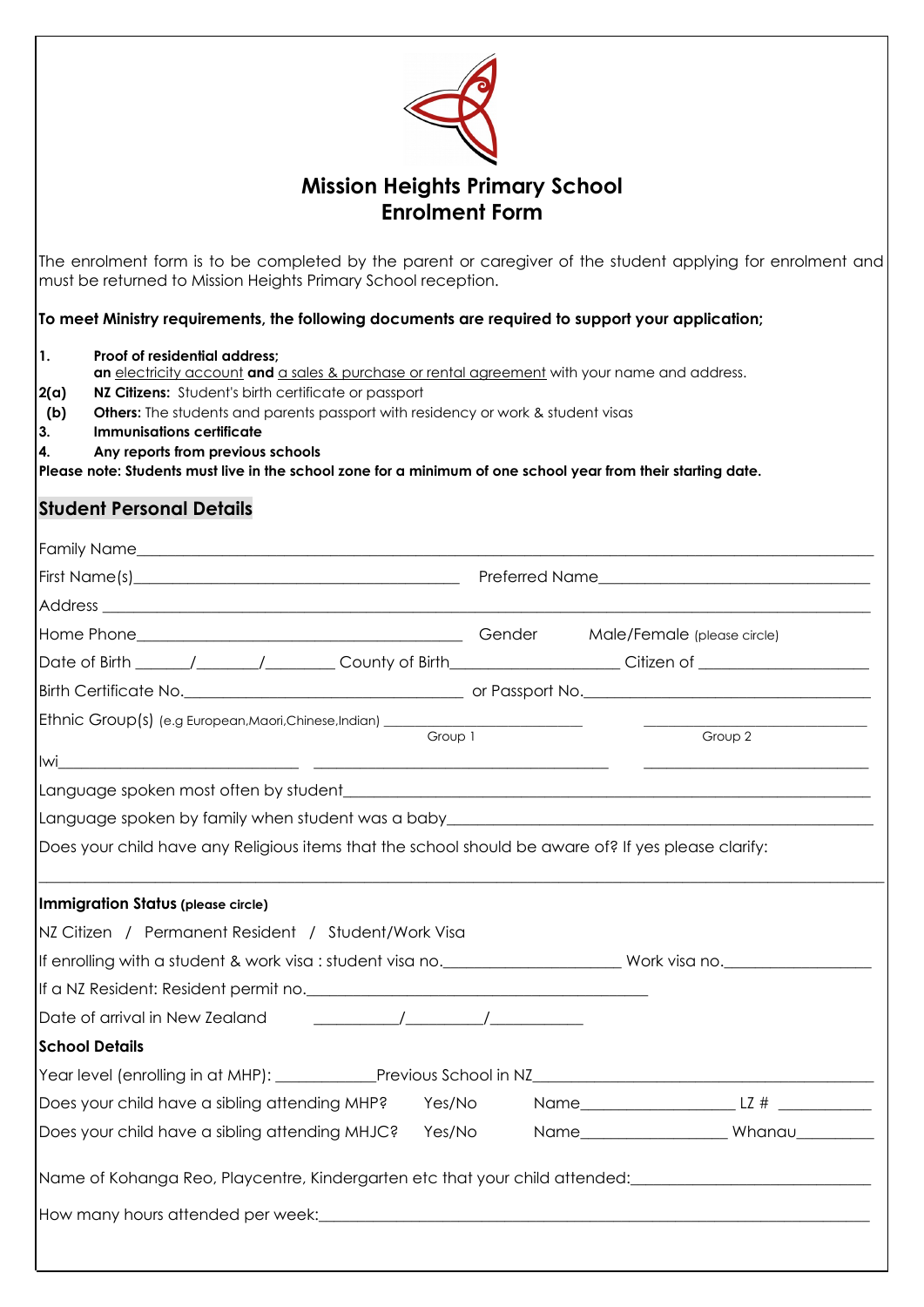| <b>Student Learning Information</b>                                                                                                                                        |          |                       |                                                                                                                                                                                                                                 |
|----------------------------------------------------------------------------------------------------------------------------------------------------------------------------|----------|-----------------------|---------------------------------------------------------------------------------------------------------------------------------------------------------------------------------------------------------------------------------|
| Does your child have any of the following;                                                                                                                                 |          |                       |                                                                                                                                                                                                                                 |
|                                                                                                                                                                            |          |                       |                                                                                                                                                                                                                                 |
|                                                                                                                                                                            |          |                       | Special Needs (background/funding e.g ESOL,ORS). Please provide name of organisation and person who looks after your child                                                                                                      |
|                                                                                                                                                                            |          |                       | Any further information you would like us to know about your child's learning and or behaviour ______________                                                                                                                   |
| <b>Student Health Details</b>                                                                                                                                              |          |                       |                                                                                                                                                                                                                                 |
|                                                                                                                                                                            |          |                       |                                                                                                                                                                                                                                 |
| If your child has or has ever had, any of the following, please tick.                                                                                                      |          |                       |                                                                                                                                                                                                                                 |
| Condition                                                                                                                                                                  |          | <b>Medication Rqd</b> | <b>Comments</b>                                                                                                                                                                                                                 |
| Asthma                                                                                                                                                                     |          |                       |                                                                                                                                                                                                                                 |
| Bee or wasp stings                                                                                                                                                         |          |                       | <u> 1989 - Johann John Stein, market fan it ferskearre fan it ferskearre fan it ferskearre fan it ferskearre fan </u>                                                                                                           |
| Allergies                                                                                                                                                                  |          |                       |                                                                                                                                                                                                                                 |
| Headaches/migraine                                                                                                                                                         |          |                       | <u> 1989 - Johann John Stein, mars an deus Amerikaansk kommunister (</u>                                                                                                                                                        |
| <b>Diabetes</b>                                                                                                                                                            |          |                       |                                                                                                                                                                                                                                 |
| ADHD or ADD                                                                                                                                                                |          |                       | <u> 1989 - Johann John Stone, mars and de final and de final and de final and de final and de final and de final</u>                                                                                                            |
| Other Autistic Spectrum                                                                                                                                                    |          |                       |                                                                                                                                                                                                                                 |
| Other medical conditions                                                                                                                                                   |          |                       |                                                                                                                                                                                                                                 |
| held at reception.<br>Vision Loss                                                                                                                                          |          | Glasses               | If your child has a medical condition that requires medication to be held at school, could you please complete<br>the MEDICATION AUTHORISATION FORM (this form is available from the school reception). All medications will be |
| <b>Hearing Loss</b>                                                                                                                                                        |          | <b>Hearing Aid</b>    |                                                                                                                                                                                                                                 |
|                                                                                                                                                                            |          |                       |                                                                                                                                                                                                                                 |
| None of the above conditions applies to my child                                                                                                                           |          |                       |                                                                                                                                                                                                                                 |
| Is your child immunised?                                                                                                                                                   | Yes / No |                       |                                                                                                                                                                                                                                 |
| parents/caregivers.                                                                                                                                                        |          |                       | Please note: Minor injuries/health matters are dealt with by the reception staff who hold a current first aid<br>certificate. All other health related matters, when a child is unwell at school, are referred to the           |
| I give permission for my child to be seen by the Hearing & Vision Team if required.<br>I give permission for my child's name, image, or work to be published in the school |          |                       | Yes / No<br>newsletter, on the school website, or the school's social media accounts FB, Twitter etc<br>Yes/No                                                                                                                  |
|                                                                                                                                                                            |          |                       |                                                                                                                                                                                                                                 |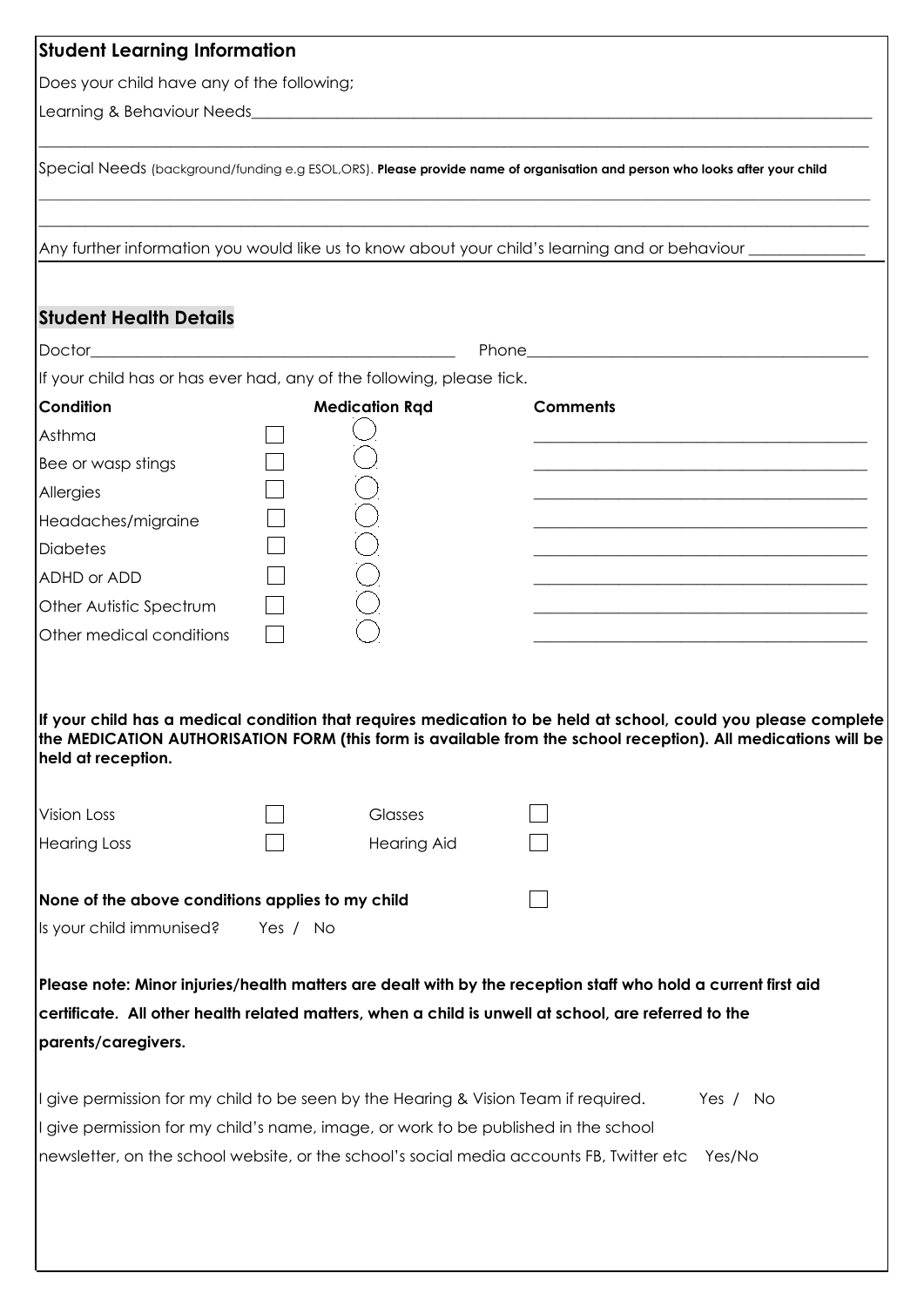| <b>Mother's Details</b>                                                                                                                                                                                                        |                                             |                 |
|--------------------------------------------------------------------------------------------------------------------------------------------------------------------------------------------------------------------------------|---------------------------------------------|-----------------|
|                                                                                                                                                                                                                                |                                             |                 |
|                                                                                                                                                                                                                                |                                             |                 |
| <u> 1989 - Andrea Santa Alemania, amerikana amerikana amerikana amerikana amerikana amerikana amerikana amerikan</u><br>Address                                                                                                |                                             |                 |
|                                                                                                                                                                                                                                |                                             |                 |
|                                                                                                                                                                                                                                |                                             |                 |
|                                                                                                                                                                                                                                |                                             |                 |
|                                                                                                                                                                                                                                |                                             |                 |
| Is the student living with the mother?<br>Yes / No                                                                                                                                                                             |                                             |                 |
| <b>Father's Details</b>                                                                                                                                                                                                        |                                             |                 |
|                                                                                                                                                                                                                                |                                             |                 |
|                                                                                                                                                                                                                                |                                             |                 |
| Address Address Address Address Address Address Address Address Address Address Address Address Address Address Address Address Address Address Address Address Address Address Address Address Address Address Address Addres |                                             |                 |
|                                                                                                                                                                                                                                |                                             |                 |
|                                                                                                                                                                                                                                |                                             |                 |
|                                                                                                                                                                                                                                |                                             |                 |
|                                                                                                                                                                                                                                |                                             |                 |
|                                                                                                                                                                                                                                |                                             |                 |
|                                                                                                                                                                                                                                |                                             |                 |
|                                                                                                                                                                                                                                |                                             | (please circle) |
|                                                                                                                                                                                                                                |                                             |                 |
| Is the student living with the father? Yes / No<br>Other Caregiver Details - (if applicable)                                                                                                                                   |                                             |                 |
|                                                                                                                                                                                                                                |                                             |                 |
|                                                                                                                                                                                                                                |                                             |                 |
|                                                                                                                                                                                                                                |                                             |                 |
|                                                                                                                                                                                                                                |                                             |                 |
| Is the student living with caregiver? Yes / No<br><b>Relationship to student</b> (please indicate)<br>Stepfather / Stepmother / Mother's Partner / Father's Partner / other ______________________________                     |                                             |                 |
| <b>Emergency Contact</b>                                                                                                                                                                                                       | (Person who does not live with the parents) |                 |
|                                                                                                                                                                                                                                |                                             |                 |
|                                                                                                                                                                                                                                |                                             | (please circle) |
|                                                                                                                                                                                                                                |                                             |                 |
|                                                                                                                                                                                                                                |                                             |                 |
|                                                                                                                                                                                                                                |                                             |                 |
| <b>Relationship to student</b> (please indicate)                                                                                                                                                                               |                                             |                 |